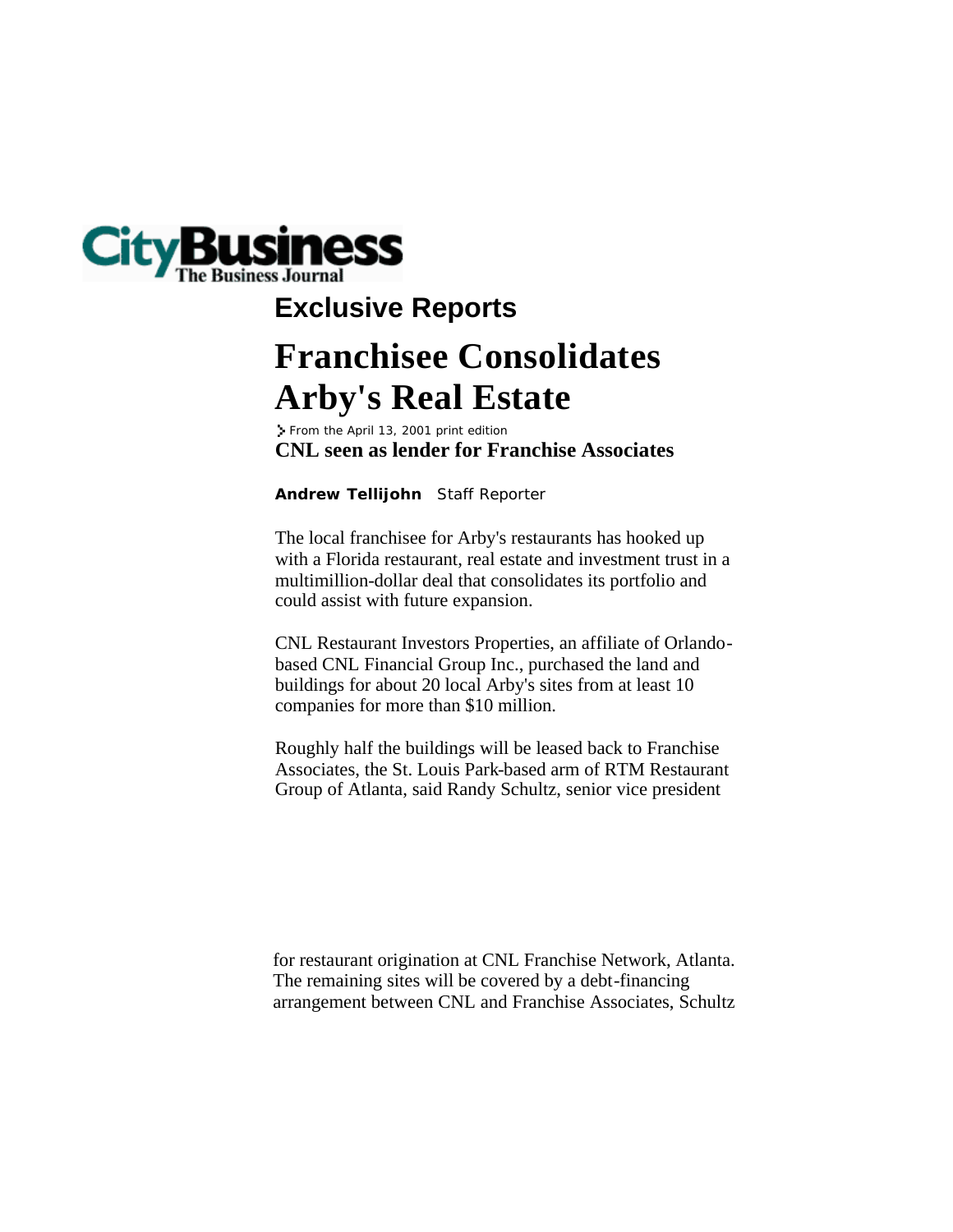Applebee's restaurants in the southeast United States. It also has provided millions of dollars of financing for such concepts as Burger King, Steak and Ale and Bennigan's restaurants throughout the country.

The move secures a long-term relationship with a company that could be a key lender, said Mark Windfeldt, vice president of finance for Franchise Associates.

CNL, which has other holdings in the Twin Cities, saw advantages in getting involved with the Arby's chain here. Schultz said the local Arby's units are top performers.

Franchise Associates operates 52 Arby's restaurants in Minnesota, 13 of which also include Sbarro restaurants. Three are slated to open this year. It has traditionally opened two or three restaurants annually, and that isn't likely to change even with the new relationship, Windfeldt said, adding that many chains go belly up by expanding too fast.

"That's the reason a lot of restaurant chains go broke," he said. "You can always find money to expand," but it can be difficult to build a company strong enough to support rapid expansion, he said.

Windfeldt would not reveal the company's 2000 revenue figure but said Franchise Associates is "quite profitable," in part because each new store gets a maximum amount of attention when it is opened.

The deal to pare down its real estate portfolio makes sense for both sides involved in the deal, said Keith Sturm, principal with Minneapolis-based Upland Real Estate Group Inc. CNL wins because they now own a group of properties with longterm leases, while Arby's will benefit from efficiencies -- they can sign one lease instead of 12.

"That's a nice deal," he said "Both sides win."

There also is the advantage of being involved with a company that could provide financing for future expansion, although CNL would likely want to proceed on a case-by-case basis, Sturm said.

"It's still location, location, location," he said. "If a piece of property isn't good, collateral might not be good."



Copyright 2001 American City Business Journals Inc.

Click for permission to reprint (PRC# 1.1645.418304)